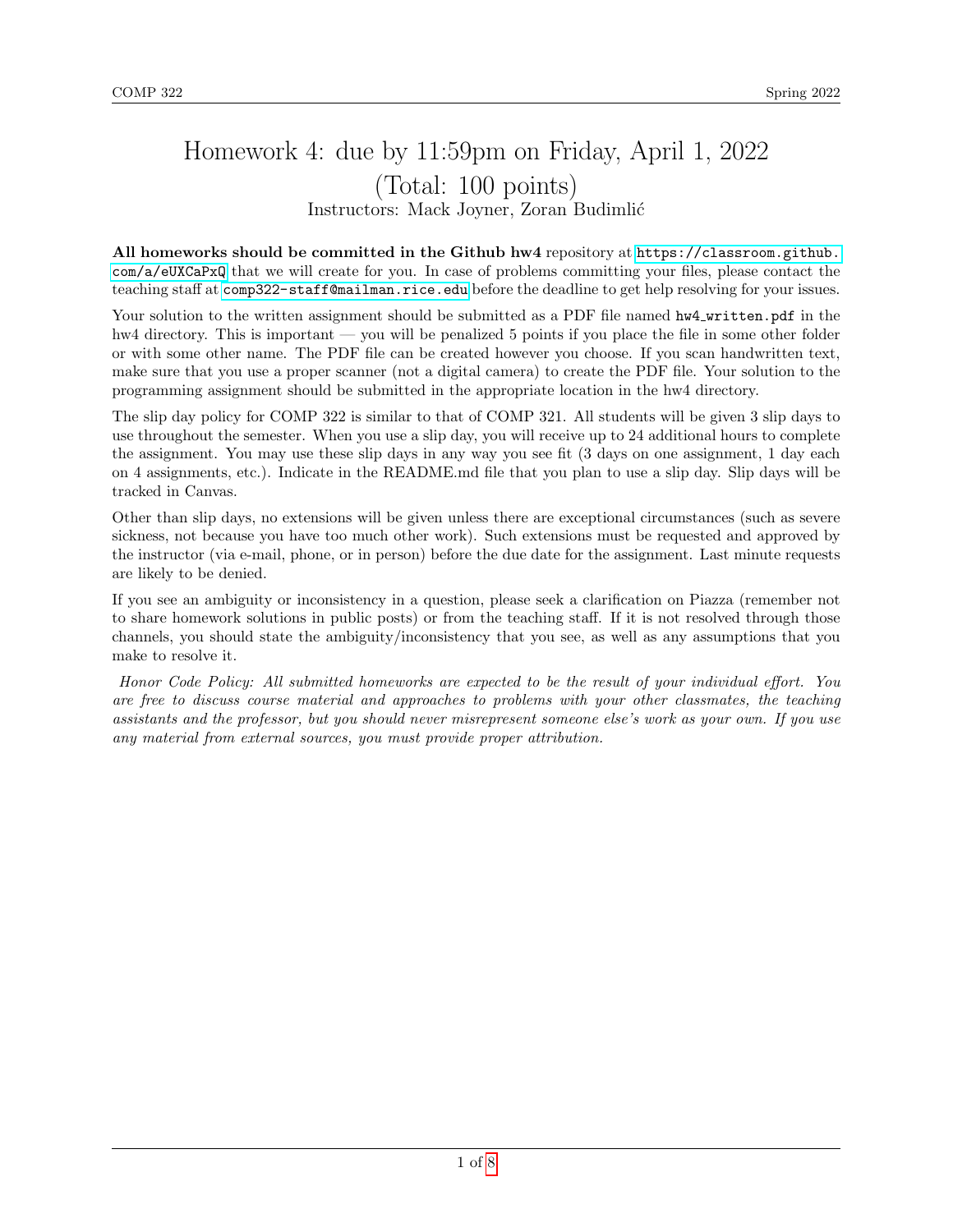## 1 Written Assignments (40 points total)

COMP 322 Spring 2022

Submit your solutions to the written assignments as a PDF file named  $hwd_+$  written.pdf in the hw4 directory. Please note that you be penalized 10 points if you misplace the file in some other folder or if you submit the report in some other format.

## 1.1 HJ isolated constructs vs. Java atomic variables (20 points)

Many applications use pure Pseudo-Random Number Generators (PRNGs) as in class IsolatedPRNG in Listing [1.](#page-1-0) The idea is that the seed field takes a linear sequence of values obtained by successive calls to the nextInt() method as shown in line 6. The use of the HJ isolated construct in lines 4–9 ensures that there will be no data race on the seed field if nextSeed() is called in parallel by multiple tasks. The serialization of the isolated construct instances will determine which task obtains which seed in the sequence.

```
1 class IsolatedPRNG {
2 private int seed;
3 public int next Seed () {
4 final int retVal = isolatedWithReturn (() \rightarrow {
5 final int curSeed = seed;
6 \vert final int newSeed = nextInt (curSeed);
7 seed = newSeed;
8 return curSeed;
9 \mid \qquad \} );
10 return retVal;
11 } // nextSeed ()
12 . . . // Definition of nextInt(), constructors, etc.
13 } // IsolatedPRNG
```
Listing 1: Concurrent PRNG implemented using isolated construct

Since the isolated construct is not available in standard Java, class AtomicPRNG in Listing [2](#page-2-0) attempts to implement the same functionality by using Java atomic variables instead.

1. (10 points) Assuming a scenario where nextSeed() is called by multiple tasks in parallel on the same PRNG object, state if the implementation of AtomicPRNG.nextSeed() has the same semantics as that of IsolatedPRNG.nextSeed(). If so, why? If not, why not?

By "same semantics", we mean that for every IsolatedPRNG execution, we can find an equivalent AtomicPRNG execution that results in the same answer, and for every AtomicPRNG execution, we can find an equivalent IsolatedPRNG execution that results in the same answer. For example, it should not be the case that the AtomicPRNG execution skips a seed value that is returned by IsolatedPRNG, or vice versa.

2. (10 points) Why is the "while (true)" loop needed in line 5 of AtomicPRNG.nextSeed()? What would happen if the while(true) loop was replaced by a loop that executes for only one iteration?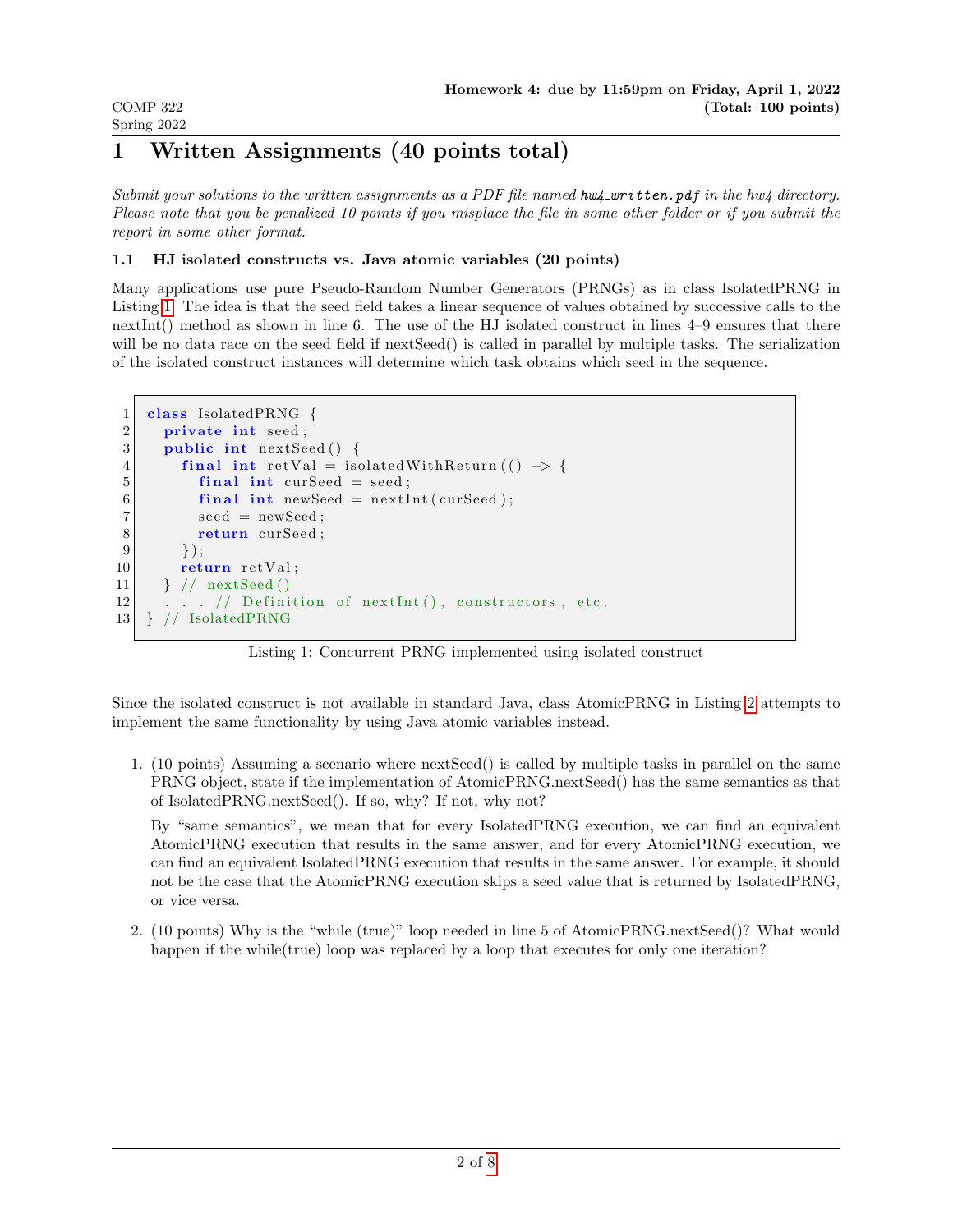COMP 322 Spring 2022

```
1 class AtomicPRNG {
2 private Atomic Integer seed;
3 public int next Seed () {
4 int retVal;
5 while (true) {
6 rel retVal = seed .get ();
7 int nextSeedVal = nextInt(retVal);
8 if (seed.compareAndSet(retVal, nextSeedVal)) break;
9 } \frac{\ }{\ } / while
10 return retVal
11 } // nextSeed ()
12 \ldots // Definition of next Int (), constructors, etc.
13 } // AtomicPRNG
```
Listing 2: Concurrent PRNG implemented using Java's AtomicInteger class

## 1.2 Written Assignment: Dining Philosophers Problem (20 points)

In Lecture 27, we will study the characteristics of different solutions to the Dining Philosophers problem. Both Solution 1 (using Java's synchronized statement) and Solution 2 (using Java's lock library) have the following structure in which each philosopher attempts to first acquire the left fork, and then the right fork:

```
final int numPhilosophers = 5;
final int numForks = numPhilosophers;
final Fork[] fork = \dots; // Initialize array of forks
forall(0, numPhilosophers-1, (p) \rightarrow \{while(true) {
    Think ;
    Acquire left fork, fork[p] ;
    Acquire right fork, fork[(p-1)%numForks] ;
    Eat ;
  } // while
}); // forall
```
Consider a variant of this approach in which any 4 philosophers follow the above structure, but the 1 remaining philosopher first attempts to acquire the right fork and then the left fork.

- 1. (10 points) Is a deadlock possible in Solution 1 (using Java's synchronized statement) for this variant with 4 philosophers attempting to first acquire the left fork, and then the right fork, and the fifth philosopher doing the opposite? If so, show an execution that leads to deadlock. If not, explain why not. A formal proof is not required.
- 2. (10 points) Is a livelock possible in Solution 2 (using Java's lock library) for this variant with 4 philosophers attempting to first acquire the left fork, and then the right fork, and the fifth philosopher doing the opposite? If so, show an execution that exhibits a livelock. If not, explain why not. For the purpose of this program, a livelock is a scenario in which all philosophers starve without any of them being blocked. A formal proof is not required.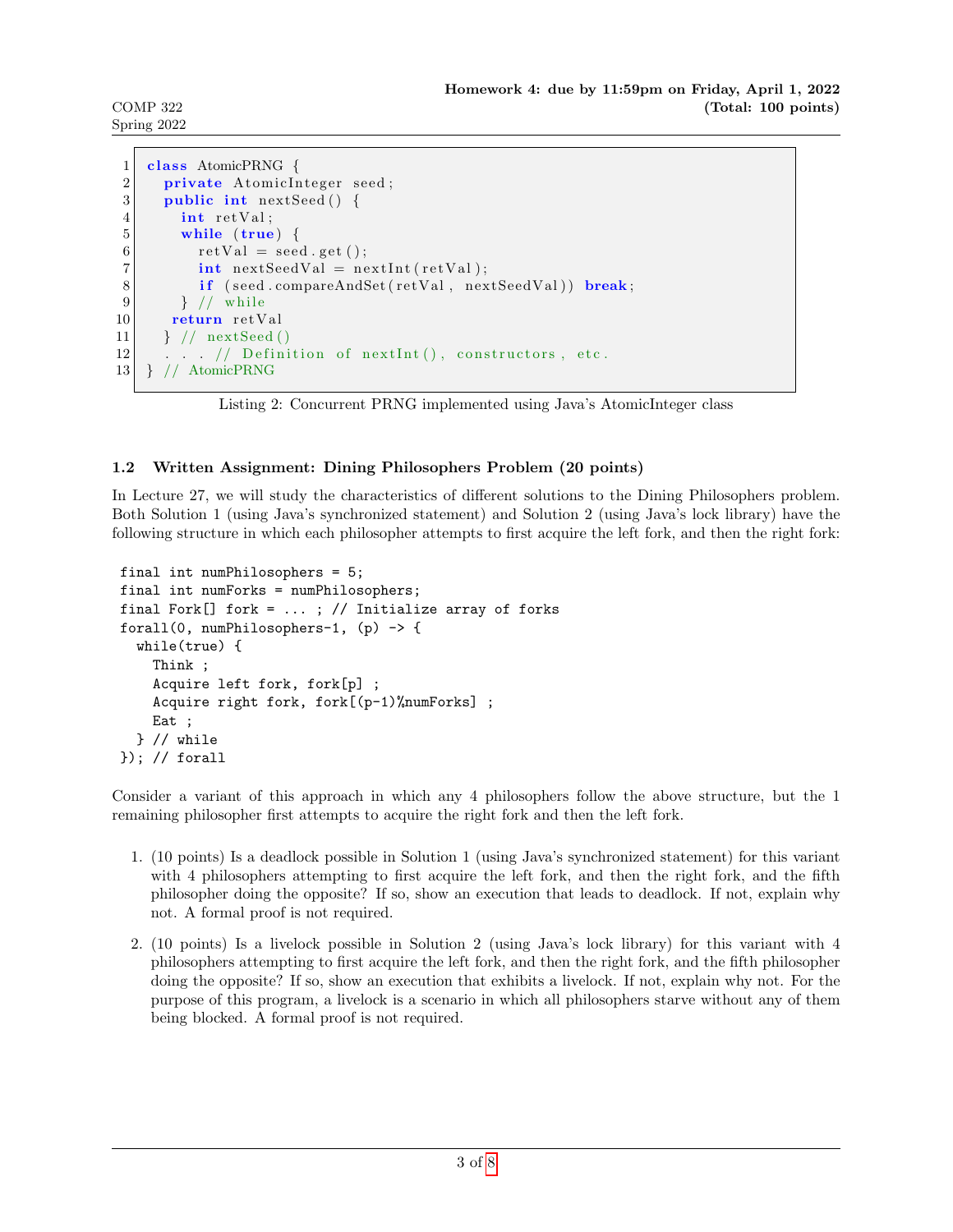

<span id="page-3-0"></span>Figure 1: Two possible Minimum Spanning Trees (MSTs) for the undirected graph shown at the top (source: [http://en.wikipedia.org/wiki/Minimum\\_spanning\\_tree](http://en.wikipedia.org/wiki/Minimum_spanning_tree))

## 2 Programming Assignment: Minimum Spanning Tree of an Undirected Graph (60 points)

In this homework, we will focus on the problem of finding a minimum spanning tree of an undirected graph. Some of you may recall minimum spanning trees from COMP 182. Note that we have studied parallel spanning tree algorithms earlier in COMP 322, but the focus of this assignment is on parallel algorithms for finding the spanning tree with minimum cost.

The following definition is from Wikipedia ([http://en.wikipedia.org/wiki/Minimum\\_spanning\\_tree](http://en.wikipedia.org/wiki/Minimum_spanning_tree)):

Given a connected, undirected graph, a spanning tree of that graph is a subgraph that is a tree and connects all the vertices together. A single graph can have many different spanning trees. We can also assign a weight to each edge, which is a number representing how unfavorable it is, and use this to assign a weight to a spanning tree by computing the sum of the weights of the edges in that spanning tree. A Minimum Spanning Tree (MST) or minimum weight spanning tree is then a spanning tree with weight less than or equal to the weight of every other spanning tree. More generally, any undirected graph (not necessarily connected) has a minimum spanning forest, which is a union of minimum spanning trees for its connected components.

Figure [1](#page-3-0) shows there may be more than one minimum spanning tree in a graph. In the figure, two minimum spanning trees are shown for the given graph (each with total cost  $= 16$ ).

## 2.1 Boruvka's algorithm to compute the Minimum Spanning Tree of an Undirected Graph

The first known algorithm for finding the MST of an undirected graph was developed by Czech scientist Otakar Boruvka in 1926. Two other commonly used algorithms for computing the MST are Prim's algorithm and Kruskal's algorithm. In this assignment, we will focus on parallelizing Boruvka's algorithm, by providing a reference sequential implementation of that algorithm in Java. If you prefer to parallelize an alternate MST algorithm, please send email to comp322-staff@rice.edu as soon as possible. You will then be responsible for obtaining or creating a sequential Java implementation of that algorithm as a starting point.

The following summary of Boruvka's sequential algorithm is from [the UT Austin Galois project's description](http://iss.ices.utexas.edu/?p=projects/galois/benchmarks/boruvkas_algorithm)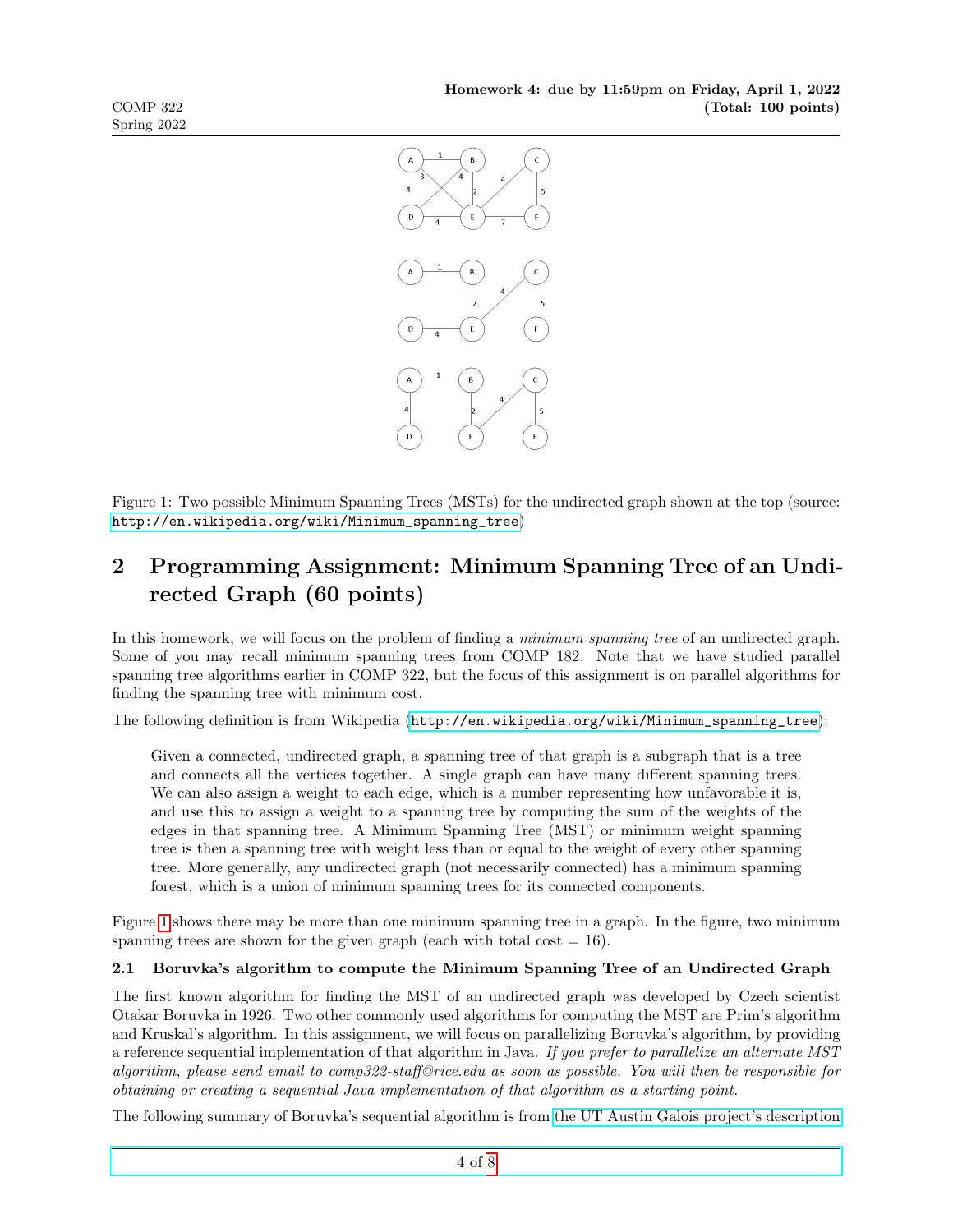

<span id="page-4-0"></span>Figure 2: Demonstration of edge contraction

[of Boruvka's algorithm:](http://iss.ices.utexas.edu/?p=projects/galois/benchmarks/boruvkas_algorithm)

COMP 322 Spring 2022

> Boruvka's algorithm computes the minimal spanning tree through successive applications of edgecontraction on an input graph (without self-loops). In edge-contraction, an edge is chosen from the graph and a new node is formed with the union of the connectivity of the incident nodes of the chosen edge. In the case that there are duplicate edges, only the one with least weight is carried through in the union. Figure [2](#page-4-0) demonstrates this process. Boruvka's algorithm proceeds in an unordered fashion. Each node performs edge contraction with its lightest neighbor.

In the example in Figure [2,](#page-4-0) the edge connecting nodes  $M$  and  $N$  is contracted, resulting in the replacement of nodes  $M$  and  $N$  by a single node,  $L$ .

The Maven project for this hw is located in the following GitHub repository: [https://classroom.github.](https://classroom.github.com/a/eUXCaPxQ) [com/a/eUXCaPxQ](https://classroom.github.com/a/eUXCaPxQ)

#### <span id="page-4-10"></span>2.2 Reference Sequential Implementation of Boruvka's algorithm

The files SeqBoruvka.java, SeqComponent.java, SeqEdge.java contain a reference sequential implementation of Boruvka's algorithm in Java.

```
1 // START OF EDGE CONTRACTION ALGORITHM
2 Component n = null;
3 while ( ! nodesLoaded . is Empty () \{4 // poll () removes first element from the nodesLoaded work-list
5 \mid n = nodesLoaded . poll ();
6 if (n.isDead)7 continue; // node n has already been merged
8 Edge e = n.getMinEdge(); // retrieve n's edge with minimum cost
9 if (e = null)10 break; // done – we've contracted the graph to a single node
11 Component other = e.getOther(n);12 // mark this component dead, i.e. we have visited this component
13 other . is Dead = true;
14 n. merge ( other, e. weight ); // Merge node other into node n
15 | nodesLoaded.add(n); // Add newly merged n back in the work-list
16 }
17 // END OF EDGE CONTRACTION ALGORITHM
```
Listing 3: Sequential version of Boruvka's MST algorithm

<span id="page-4-9"></span><span id="page-4-8"></span><span id="page-4-7"></span>Listing [3](#page-4-1) shows the main code for Boruvka's algorithm from SeqBoruvka.java. The field, nodesLoaded, is a reference to a work-list that (in the sequential version) is implemented as a LinkedList of Component objects, where each component refers to a collection of one or more more nodes that have been contracted.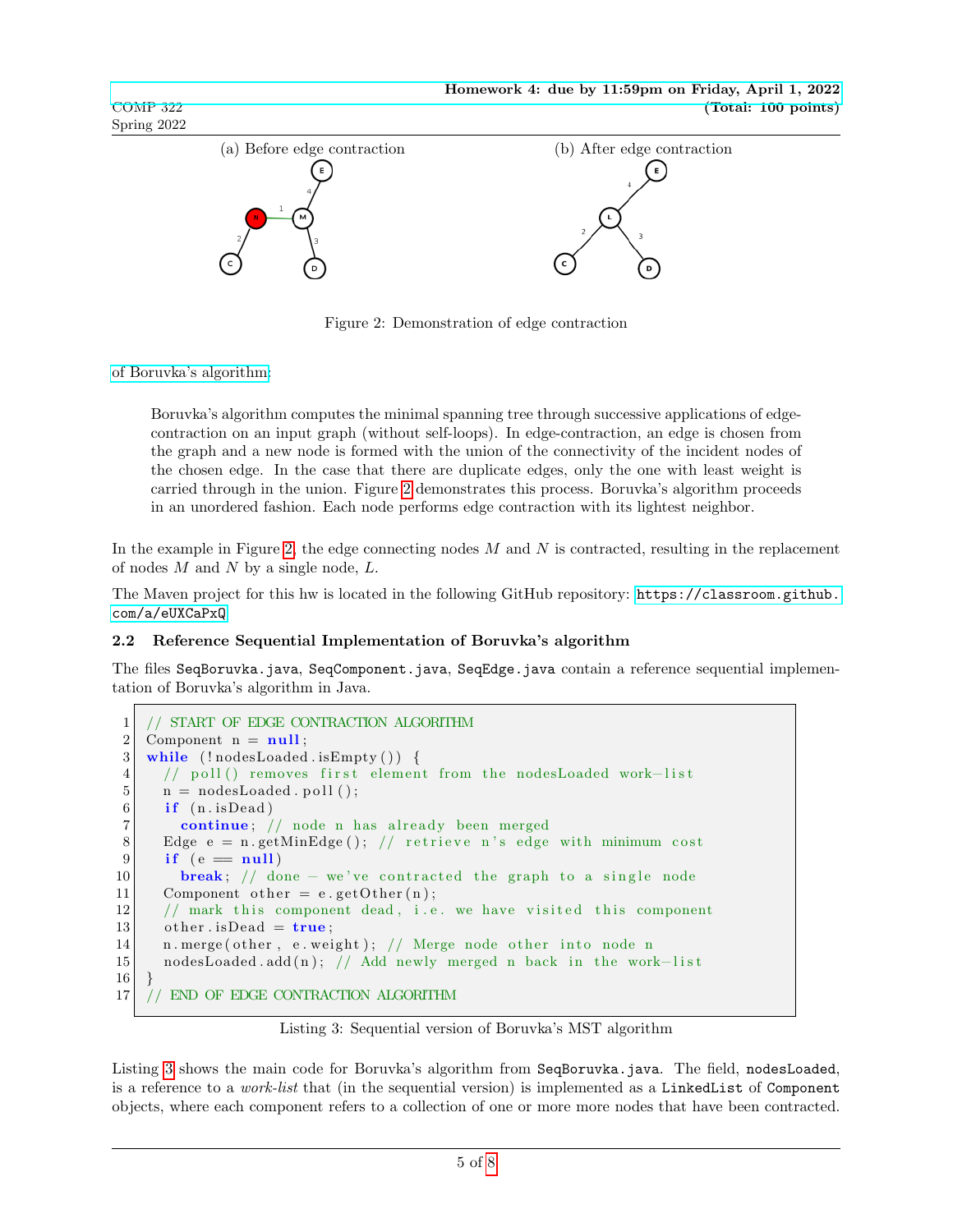Initially, each node is in a component by itself. This implementation assumes that the graph contains no self-loops  $(i.e., no edge from a node to itself) and that the graph is connected.$ 

Each iteration of the while loop in line [5](#page-4-2) removes a component,  $n$ , from the work-list<sup>[1](#page-5-0)</sup>. Line [6](#page-4-3) skips the component if it was marked as dead i.e., if it was merged with another component. Line [8](#page-4-4) retrieves edge e with minimum cost connected to component **n**. If **n** has no adjacent edges, then we must have collapsed all the nodes into a single component and we can exit the loop using the break statement in line [10.](#page-4-5) Line [11](#page-4-6) sets other to the component connected to n at the other end of e. Lines [13](#page-4-7) and [14](#page-4-8) do the necessary book-keeping to merge other into n. Finally, line [15](#page-4-9) adds the newly contracted component, n, back into the work-list.

#### 2.3 Roadway Data

There are several .gz files under  $src/main/resources/boru\nuka$  for evaluating the correctness and performance of your parallel Boruvka implementation. These files contain distance graphs that represent the roadways of various regions in the United States ([http://www.dis.uniroma1.it/challenge9/download.](http://www.dis.uniroma1.it/challenge9/download.shtml) [shtml](http://www.dis.uniroma1.it/challenge9/download.shtml)). Each edge in these graphs represents the distance between two locations on a road. For example, Boruvka USA-road-d.NY.gr.gz contains the distance graph for the state of New York.

#### 2.4 Your Assignment: Parallel Minimum Spanning Tree Algorithm

Your assignment is to design and implement a parallel algorithm for finding the minimum spanning tree of an undirected graph using whatever parallel Java primitives you have learned in this class — standard Java threads, java.util.concurrent libraries, HJ library, or some (carefully selected) combination thereof. You can use the sequential implementation of Boruvka's algorithm described in Section [2.2](#page-4-10) as a starting point (in the provided ParBoruvka.java file), and you are free to modify any files in the edu.rice.comp322.boruvka.parallel package that you choose.

There are two main items to note in the provided code:

- 1. The runIteration method in ParBoruvka accepts a number of threads argument. This argument will reflect the number of hardware cores allocated to your experiment when testing your solution after submission and through the autograder. You are free to ignore this parameter, but it can help you to tune your solution by not creating too many threads for the given number of cores.
- 2. The ParBoruvka class includes a usesHjLib method that defaults to true. This method indicates to the tests whether your implementation requires that the HJlib runtime be created before starting your experiments. This method defaults to true, indicating that you are using HJlib. If you are not using HJlib, this should be changed to false to ensure the HJlib runtime is not initialized to prevent HJlib threads from conflicting with any Java threads manually created by you.

#### 1. [Correct parallel algorithm (20 points)]

The following two observations about the algorithm in Listing [3](#page-4-1) can provide insights on how to parallelize the algorithm:

- The order in which components are removed (line [5\)](#page-4-2) from and inserted (line [15\)](#page-4-9) in the work-list is not significant i.e., the work-list can be implemented as any unordered collection.
- If two iterations of the while loop work on disjoint (n, other) pairs, then the iterations can be executed in parallel using a thread-safe implementation of the work-list that allows inserts and removes to be invoked in parallel.

You will get full credit with any correct implementation that passes all the unit tests while exploiting parallelism among while-loop iterations as indicated above, even if the implementation incurs large overheads and runs slower than the sequential version. Your program should return a correct MST solution for the given test input, when executed with at least 2 threads. Include the output from one run of the provided correctness tests in BoruvkaCorrectnessTest.java in your report.

<span id="page-5-0"></span><sup>&</sup>lt;sup>1</sup>Line numbers here refer to Listing [3,](#page-4-1) and not the code in SeqBoruvka.java.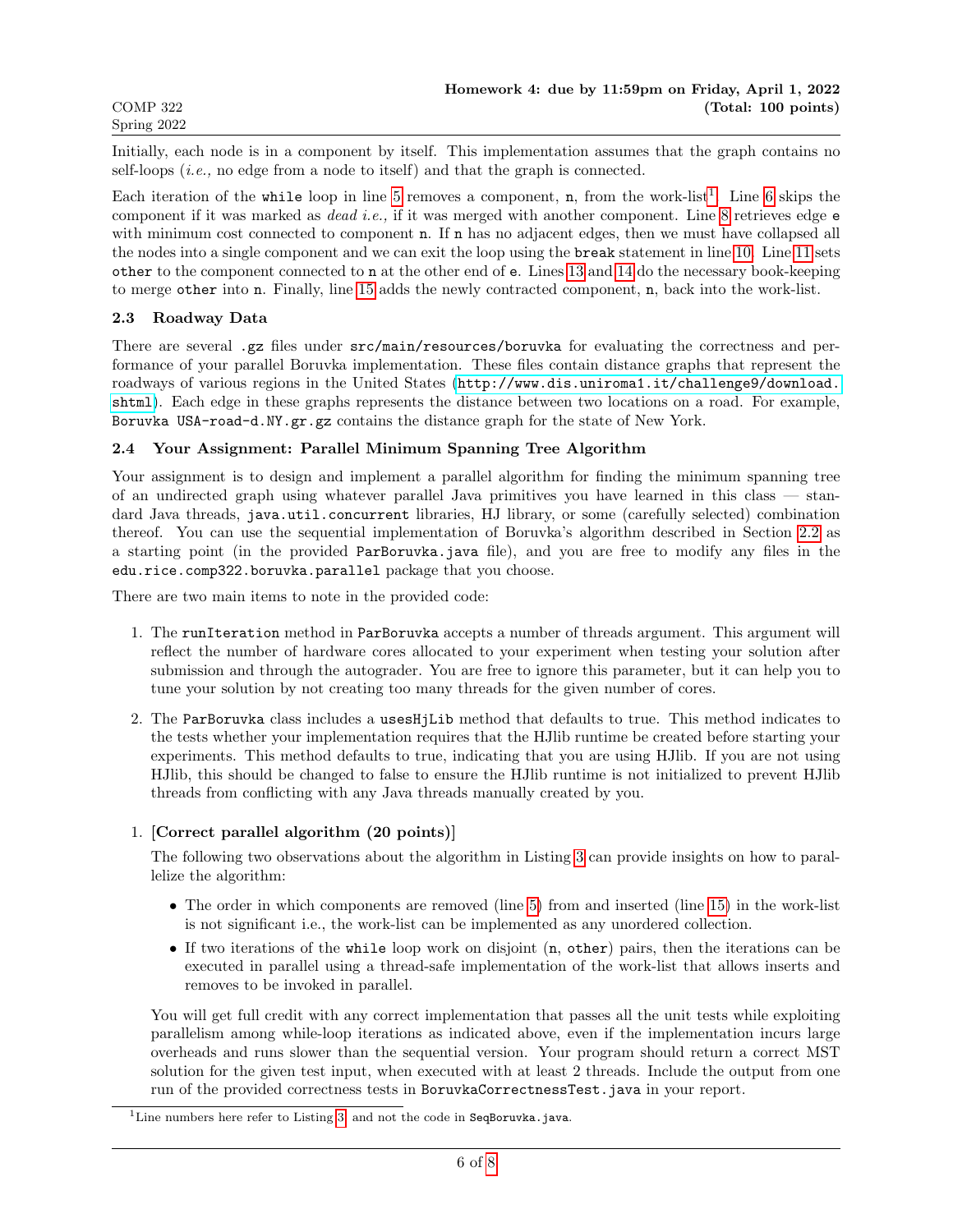2. [Performance evaluation on NOTS compute nodes (25 points)] The goal of this part of the homework is to evaluate the scalability of your parallel implementation using 16 cores on a dedicated NOTS compute node. Note that this is real execution time, not abstract metrics. Measure the performance of your program when using 1, 2, 4, 8, and 16 threads, and compare it with the performance of the provided sequential version when processing the USA-road-d.NE.gr.gz graph (using the autograder will automatically run these scaling tests for you using the provided BoruvkaPerformanceTest.testInputUSAroadNE test).

You will be graded on the performance obtained by your parallel implementation with 2, 4, 8, and 16 threads, relative to the performance of the same parallel implementation using 1 thread (note that this is scalability, not speedup). Getting good speedups when parallelizing Boruvka's algorithm can be challenging. However, you should see some performance improvements when going from 1 to 2 or 4 threads. Do not be surprised if you see performance degradations with 8 or 16 threads.

The 25 points for performance evaluation will be broken down as follows:

- **1-thread execution time** 5 points if the 1-thread execution time is  $\leq 2 \times$  the sequential time, 1 point if it terminates correctly (regardless of performance), and 0 points if the 1-thread execution does not terminate with the correct answer.
- **2-thread execution time** 5 points if the 2-thread speedup  $\geq 1.25$ , 2 points if the execution time is  $\leq$  the 1-thread time (speedup  $\geq$  1), 1 point if it terminates correctly (regardless of performance), and 0 points if the 2-thread execution does not terminate with the correct answer.
- 4-thread execution time 5 points if the 4-thread speedup  $\geq 1.65$ , 2 points if the execution time is  $\leq$  the 1-thread time (speedup  $\geq$  1), 1 point if it terminates correctly (regardless of performance), and 0 points if the 4-thread execution does not terminate with the correct answer.
- 8-thread execution time 5 points if the 8-thread speedup  $\geq 1.3$ , 2 points if the execution time is  $\leq$  the 1-thread time (speedup  $\geq$  1), 1 point if it terminates correctly (regardless of performance), and 0 points if the 8-thread execution does not terminate with the correct answer.
- **16-thread execution time** 5 points if the 16-thread speedup  $\geq 1.4$ , 2 points if the execution time is  $\leq$  the 1-thread time (speedup  $\geq$  1), 1 point if it terminates correctly (regardless of performance), and 0 points if the 16-thread execution does not terminate with the correct answer.

#### 3. [Homework report (15 points)]

A report file formatted as a PDF file named  $hw4$ -report.pdf in the hw4 directory. The report should contain the following:

- (a) A summary of the design and implementation of the parallel constructs used in your parallel MST algorithm.
- (b) An explanation as to why you believe that your implementation is correct and data-race-free.
- (c) An explanation as to why you believe that your implementation will never result in a deadlock.
- (d) An explanation as to why you believe that your implementation will never result in a livelock.

Your report should also include the following measurements for both parts 1 and 2:

- (a) Output of the provided correctness tests in BoruvkaCorrectnessTest.java.
- (b) Output of the provided performance tests in BoruvkaPerformanceTest.java for your selected input, executed with 1, 2, 4, 8, and 16 threads.

Please place the report file(s) in the top-level hw4 directory. Remember to commit all your source code into the subversion repository during your assignment submission.